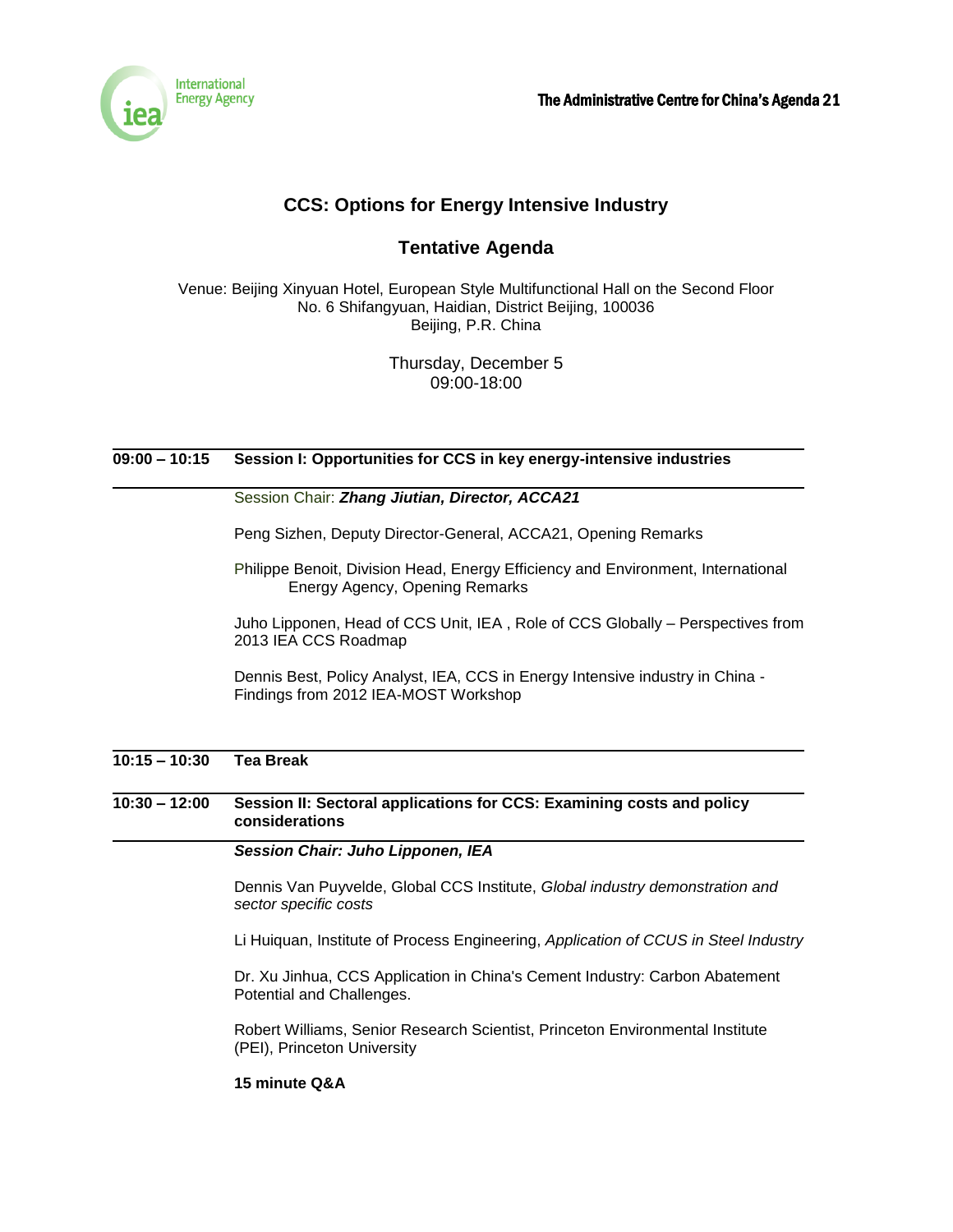# **12:00 - 13:00 Lunch (Champs-Elysées Ave Cafée on the Ground Floor)**

### **13:00 - 14:30 Session III: Sectoral applications: Emerging areas and early opportunities**

*Session Chair: Simon Bennett, IEA* Zhang Xian, ACCA21, CO<sub>2</sub> Utilization Technology Assessment in China

Wei Wei, Shanghai Advanced Research Institute, *Early opportunities of CO2 utilization in China*

Huang Kaiyao, Institute of Hydrobiology, CAS, *Combination of bio-technology and CCS in cement and steel industries in China*

Zhai Rongrong, North China Electronic Power University, *Renewable technology and CCS* 

#### **15 minute Q&A**

### **14:30 - 14:45 Tea Break**

#### **14:45 - 16:30 Session IV: Early opportunities: CCS options for the cement industry**

#### *Session Chair: Wang Yutao, China Cement Association*

Rob van der Meer, Director EU Public Affairs, Global Environmental Sustainability, Heidelberg Cement, *Global Experience with CCS Pilot Projects*

Thomas Hills, Researcher, Imperial College, *Technical Options for Capture and CCS Applications in the Cement Industry* 

Liu Ruizhi, Tianjin Cement Research and Design Institute - *Effective approaches to designing systems fit for CCS in China*

Sui Tongbo, Sinoma, *Sinoma's Effort and Perspective on Energy Saving and CO2 Mitigation*

#### **15 minute Q&A**